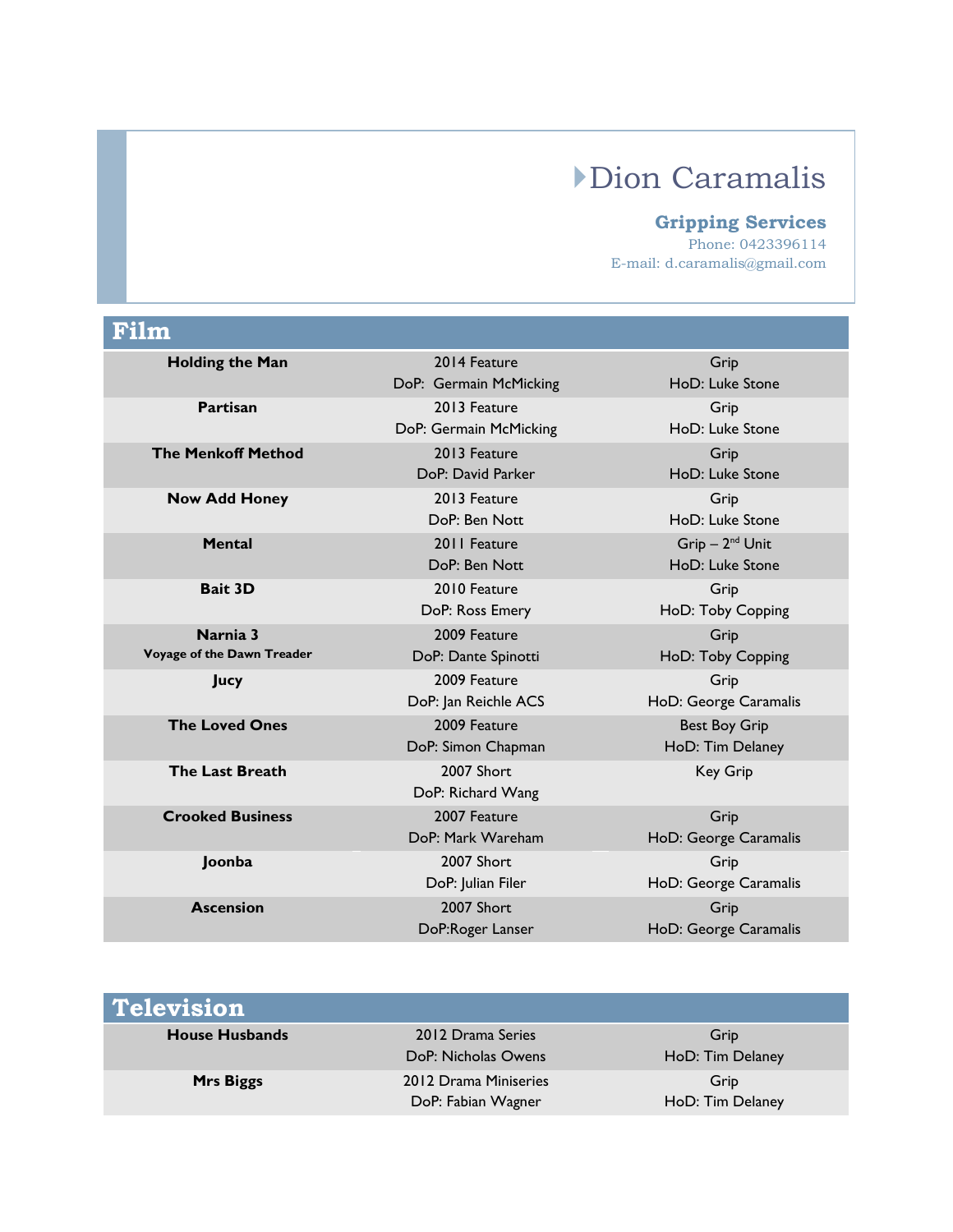| Gold Coast 600                     | 2011 Live TV Coverage                         | Jimmy Jib Grip<br>HoD: Gordon Dein                      |
|------------------------------------|-----------------------------------------------|---------------------------------------------------------|
|                                    | <b>Television Cont'd</b>                      |                                                         |
| <b>Underbelly Razor</b>            | 2011 Drama Series<br>DoP: Mark Wareham        | Lighting Technician<br>HoD: Steve Monk                  |
| <b>Woodley</b>                     | 2011 Drama Series<br>DoP: Simon Chapman       | Grips/Electrics Swinger<br>HoD: Tim Delaney/Steve Price |
| <b>Sea Patrol</b><br>Season 5      | 2010 Drama Series<br>DoP: Russel Bacon        | Grip<br>HoD: Luke Stone                                 |
| Gold Coast 600                     | 2010 Live TV Coverage                         | Jimmy Jib Grip<br>HoD: Gordon Dein                      |
| <b>Sea Patrol</b><br>Season 4      | 2009 Drama Series<br>DoP: Russel Bacon        | Grip<br>HoD: Luke Stone                                 |
| <b>The Saddle Club</b><br>Season 3 | 2007/08 Drama Series<br>DoP: Pater Falke ACS  | Grip<br>HoD: Tim Delaney                                |
| Takoyaki City                      | 2007 Drama Miniseries<br>DoP: Jan Reichle ACS | Grip<br>HoD: George Caramalis                           |

| <b>TVC</b>                                         |      |                              |
|----------------------------------------------------|------|------------------------------|
| <b>Devondale</b><br>Prodigy Sydney                 | 2013 | Grip                         |
| <b>Orion Megacentre</b><br>Roam Film & Post        | 2011 | Grip/Lighting Tech.          |
| <b>Gold Coast Tourism</b><br>Roam Film & Post      | 2011 | Jimmy Jib Grip               |
| Hyundai<br><b>B</b> Films                          | 2011 | Grip                         |
| <b>Dreamworld</b><br><b>Blacklab International</b> | 2010 | Grip/Lighting Tech.          |
| Vaalia<br><b>Taxi Film Production</b>              | 2010 | Grip/Lighting Tech.          |
| <b>Noosa Civic</b><br>Roam Film & Post             | 2010 | Grip/Lighting Tech.          |
| <b>Seaworld</b><br>Cartel Fim Production           | 2010 | <b>Technocrane Assistant</b> |
| <b>Queensland Rail</b><br><b>B</b> Films           | 2010 | Jimmy Jib Grip               |
| Vaalia<br><b>Blacklab International</b>            | 2010 | Grip                         |
| <b>Ballina Central</b><br>Roam Film & Post         | 2010 | Grip/Lighting Tech           |
| Hot Tomato 102.9FM<br>Roam Film & Post             | 2010 | Grip/Lighting Tech           |